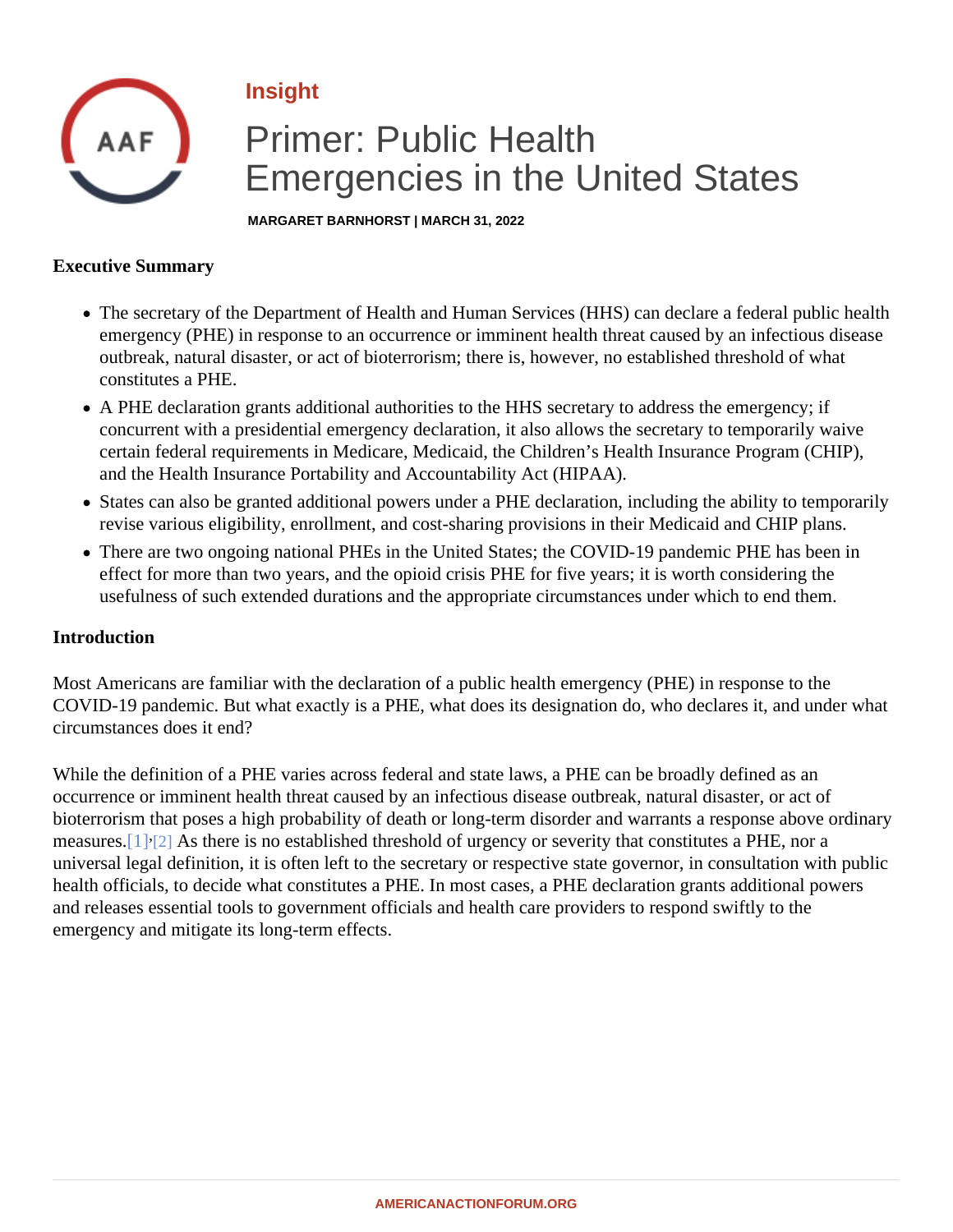<span id="page-1-0"></span>The secretary of the Department of Health and Human Services (HHS) can declare a PHE at either the national or state level; the most common PHE declarations have been at the state level following weather-related ever that lead to public health risks. Independent from a declaration by the HHS Secretary, state governors can declare a state-wide PHE or state of emergency. Separately, the president can declare a state of national emergency when an event—not necessarily related to public health— causes severe damages to warrant fed disaster assistance. A PHE declaration expires after 90 days, unless terminated early or renewed by the HHS secretary.

Since 2006, when the Office of the Assistant Secretary for Preparedness and Response (ASPR) was fully implemented within HHS, there have been four PHE declarations at the national level, and roughly 30 weatherrelated PHE declarations in one or more states. Currently, there are two ongoing national PHE declarations: t COVID-19 pandemic and the opioid crisis. While the two previous national PHEs each lasted around one year, the opioid PHE has been in effect for nearly five years, and the COVID-19 PHE for more than two years. As debate picks up on how and when to end the COVID-19 PHE, this paper reviews the designation's authorities and historic uses. It also considers potential pitfalls of leaving a PHE in place too long, as the longer such flexibilities remain in place, the harder they will be to undo.

Authorities Granted Through PHE Declaration

## Section 319 of the PHSA

Under Section 319, which was decto the PHSA in 1983, the HHS secretary can determine that a disease or disorder, including those caused by a bioterrorist attack, presents a PHE. There is no law or rule that specifies a necessary threshold of urgency or severity, or even a definition, under which to declare a PHE, leaving broad authority to the secretary. A PHE declaration expires after 90 days, unless terminated early or renewed by the HHS secretary, and allows the secretary to take additional discretionary actions to respond to the emergency would otherwise be unavaila[ble.](#page-7-0) Examples of such powers include accessing reserve funds, deploying the national guard or military trauma response teams, waiving certain federal regulatory and reporting requiremer that hinder health care delivery, and supporting advanced research and bio surveillance, in addition to regula authorities.

Although not all of the following authorities have been used, other actions the HHS secretary can take after a PHE declaration has been made under Section 319 of the PHSA indude:

- Shifting the reimbursement method for certain Medicare Part B drugs from the manufacturer's average sales price (ASP) to the wholesale acquisition cost or other alternative method when there is both a documented inability to access medicines and an increase in the price of a medicine that is not reflected the manufacturer's ASP for one or more quarters;
- Modifying the practice of telemedicine, in consultation with the Drug Enforcement Administration, by waiving certain requirements of the Ryan Haight Online Pharmacy Consumer Protection Act related to patient locations and the prescription of controlled substances;
- Paying travel expenses of an HHS employee (or family member) assigned to work in an area subject to the PHE declaration who must travel to obtain necessary medical care for an injury or medical condition that cannot be adequately addressed in that location at the time;
- Making temporary appointments to positions that directly respond to the PHE when the urgency of the emergency prohibits examining applicants through the normal process;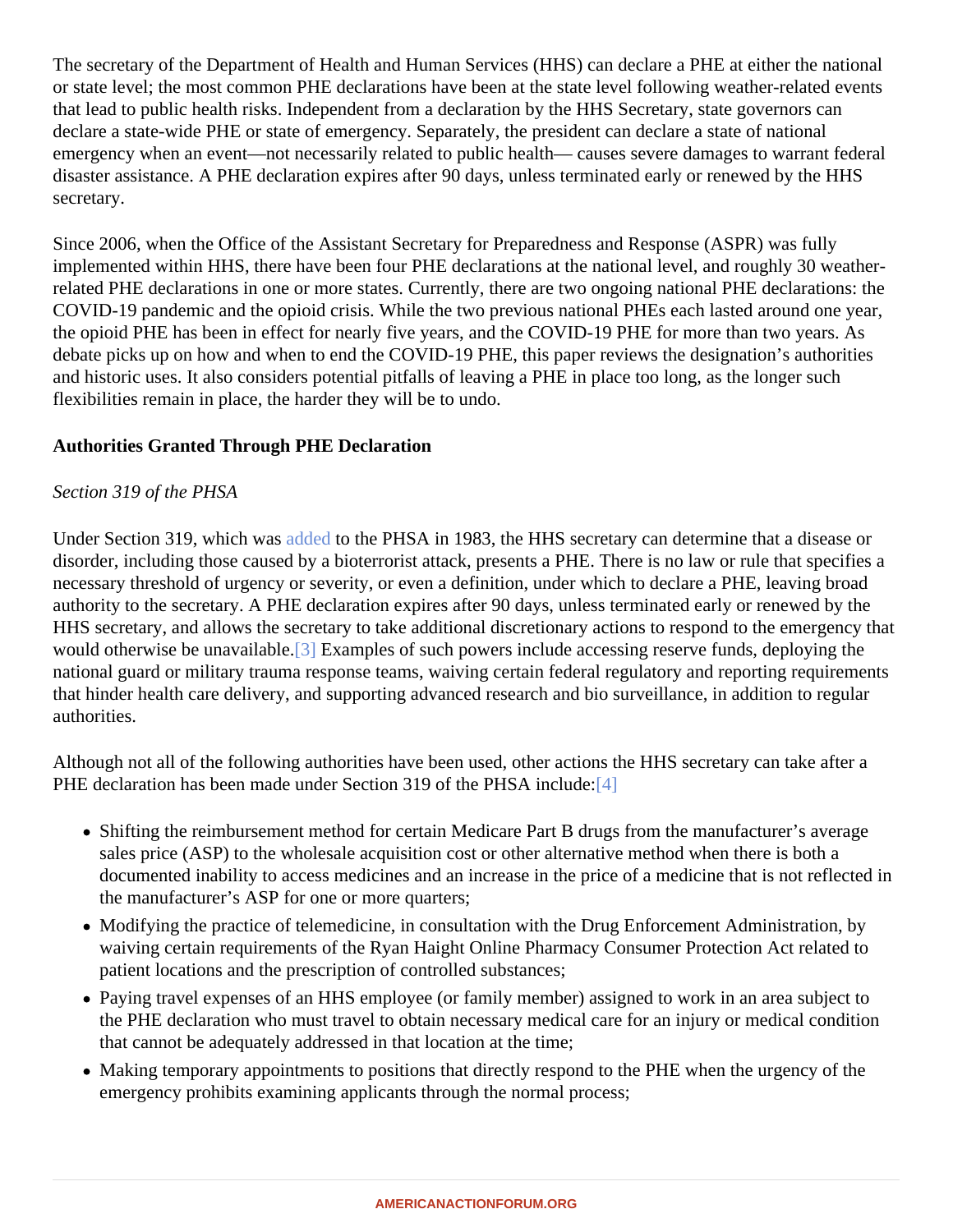- <span id="page-2-0"></span>• Limiting the liability of health care professionals who are in the Medical Reserve Corps or the Emergenc System for Advance Registration of Volunteer Health Professionals so that they are subject only to the state liability laws in which they have been deployed to respond to the PHE;
- Extending or waiving compliance requirements or deadlines for certain Substance Abuse and Mental Health Services Administration grants;
- Waiving requirements of the Ryan White HIV/AIDS grant program related to notification procedures for exposure of emergency responders to infectious diseases and shifting program funds to ensure access care during the emergency period;
- Temporarily reassigning state and local public health personnel and other public health professionals supported by federal funds;
- Waiving product tracing and wholesale distribution requirements of the Drug Supply Chain Security Act for activities that address the PHE;
- Authorizing the Department of Labor to issue National Dislocated Worker Grants for disaster relief; and
- Providing state and local governments access to the General Services Administration Federal supply schedule when using federal grant funds.

A formal PHE declaration is also one of several possible triggers allowing the HHS secretary to authorize emergency use of unapproved medical countermeasures by the Food and Drug Administrati[on \(](#page-7-0)FDA).

Even without a PHE declaration, however, the HHS secretary has extensive ty to assist states, support disease surveillance, and control outbreaks by, for example, establishing isolation and quarantine, maintainin the Strategic National Stockpile, activating the Public Health Service Commissioned Corps and the National Disaster Medical System, and permitting the dispensing of certain medicines without a prescription. When the is significant potential for a PHE to occur, though before a formal declaration, the HHS secretary can waive Paperwork Reduction Act requirements for the voluntary collection of information and declare that the FDA may authorize medical products intended to prevent, treat, or diagnose a disease or condition for emergency [\[6\]](#page-7-0) When there is significant potential for a PHE to occur, the HHS Secretary is also, in theory, granted acces to any "no-year" funds appropriated to the Public Health Emergency Fund (PHEF); the fund was created in 1983 with the enactment of section 319 of the PHSA, and was initially intended to be the main funding source to respond to PHEs, though no appropriations have been made to the fund since a \$45 million appropriation in FY2000<sup>[7]</sup>The fund had only about \$57,000 left in 2016, according to the spokesman the time.

As an alternative funding mechanism to the empty PHEF, the Centers for Disease Control and Prevention (CDC) created the Infectious Diseases Rapid Response Reserve Fund in 2019. Congress masted money to this fund in each fiscal year since then, which the CDC Director can access when a PHE exists or when the is significant potential for a PHE to occur.

# Section 1135 of the Social Security Act

When the HHS secretary has declared a PHE through Section 319 of the PHSA and, at the same time, the president has declared a national emergency undertal ford Actor the [National Emergencies A](�� h t t p s : / / w w w . c o n g r e s s . g o v / b i l l / 9 4 t h - c o n g r e s s / h o u s e - b i l l / 3 8 8 4)cthe HHS secretary is authorized to take additional actions [under Section 1135 of the Social Security A](�� h t t p s : / / w w w . s s a . g o v / O P _ H o m e / s s a c t / t i t l e 1 1 / 1 1 3 5 . h t m)SSA)to meet the needs of individuals in SSA programs and provide flexibilities for health care providers during the emergency period. To that end, the secretary may use Section 1135 waivers, which suspend or modify federally requirements for Medicare, Medicaid, Children's Health Insurance Program (CHIP) et the Insurance [Portability and Accountability Ac](�� h t t p s : / / w w w . a m e r i c a n a c t i o n f o r u m . o r g / i n s i g h t / p r i m e r - t h e - h e a l t h - i n s u r a n c e - p o r t a b i l i t y - a n d - a c c o u n t a b i l i t y - a c t /)tHIPAA),and th[e Emergency Medical Treatment and Labor](�� h t t p s : / / w w w . h h s . g o v / g u i d a n c e / d o c u m e n t / e m e r g e n c y - m e d i c a l - t r e a t m e n t - l a b o r - a c t - e m t a l a - 0) Act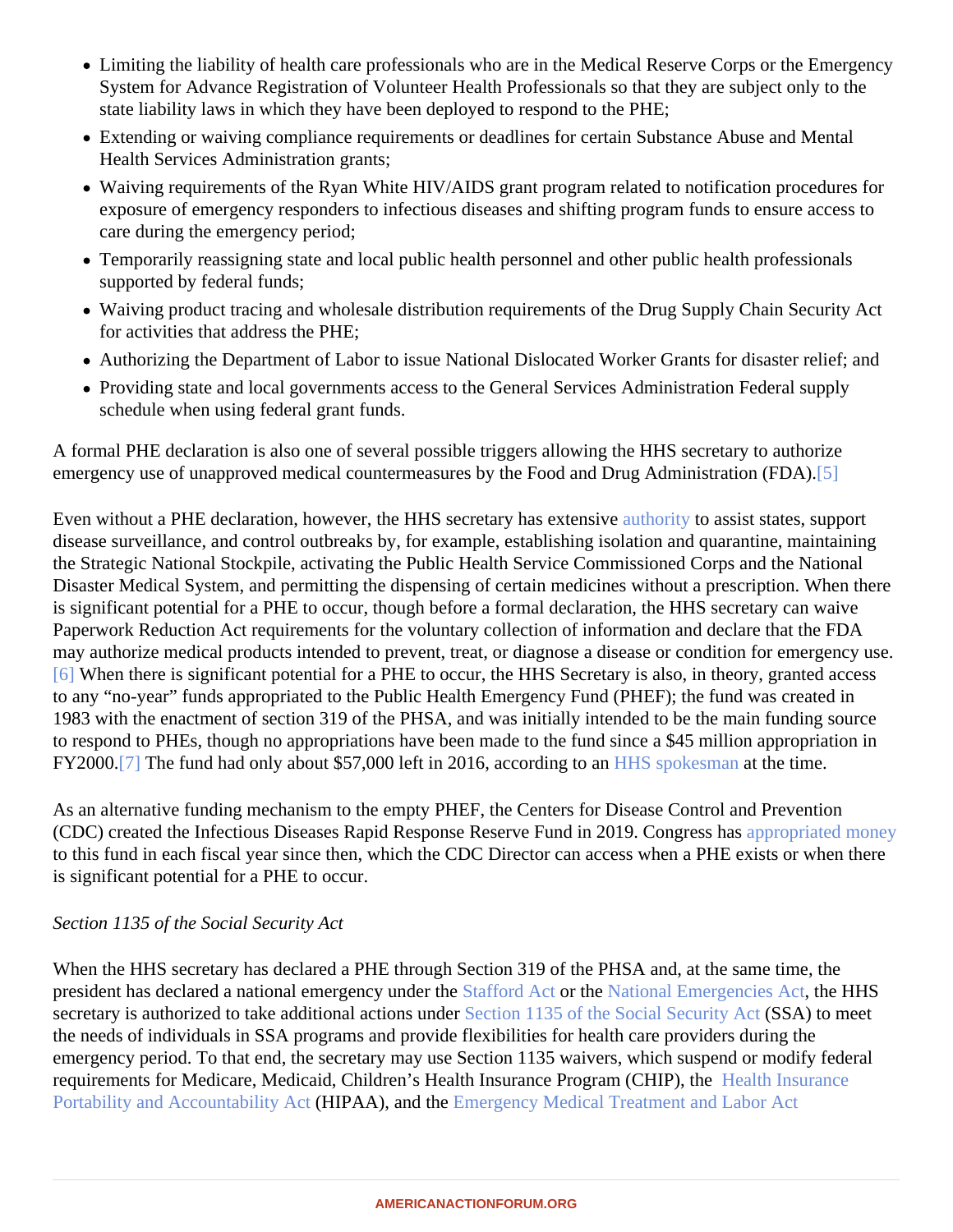<span id="page-3-0"></span>(EMTALA), including those related to state licensing for health care professionals, participant eligibility, and the supply of health care items and services as necessary. These waivers may be retroactive to the start of the joint emergency period (or any subsequent date) and—at the HHS secretary's discretion—can last up to 60 d after the waiver was published, unless renewed by the HHS secretary, or until the end of the emergency period.

Section 1135 also allows the HHS secretary to waive insurance pre-approvals, Stark laws limiting physician referrals, performance deadlines and timetables, and limitations on beneficiary payments to permit Medicare Advantage enrollees to use out-of-network providers in an emergency situation without additional cost-sharing [\[8\]](#page-7-0) The HHS secretary may decide to waive certain federal requirements on a blanket basis or in response to individual provider requests, and states may also request Section 1135 waivers to adjust state-level requirem in their Medicaid and CHIP progra[ms.](#page-7-0)

Additionally, the HHS secretary may decide to waive sanctions and penalties for HIPAA noncompliance. Sanctions may be waived for noncompliance related to obtaining a patient's consent to speak with family or friends, honoring a patient's request to opt out of the facility directory, distributing a notice of privacy practices, or a patient's right to request privacy restrictions or confidential communications. Waivers for HIPAA requirements apply only to hospitals within the designated emergency area that have disaster protocols in pla

The EMTALA typically ensures access to emergency services regardless of one's ability to pay and requires that a patient who presents to the emergency room must receive an appropriate medical screening to determ whether they have an emergent medical condition. If the patient has an emergent medical condition, the hospital is obligated to stabilize the patient before transferring them to another facility or face strict penalties through monetary fines or reduced Medicare reimbursement. Under joint emergency declarations from the HHS secretary and the president, however, hospitals would not be required to stabilize the patient before transferri them if the transfer was necessitated by circumstances of th[e PH](#page-7-0)E ection 1135 waivers for EMTALA sanctions—as well as HIPAA sanctions—only apply if the actions of the waiver are not based solely on the patient's source of payment or ability to pay.

In the case of a PHE not involving a pandemic disease, however, waivers of HIPAA and EMTALA are limited to only a 72-hour period following implementation of hospital disaster pr[otoco](#page-7-0)l.

Of note, Section 1135 waivers apply only to federal requirements. For example, waiving or modifying requirements that physicians and health care professionals hold licenses in the state in which they provide services if they have an equivalent and active license from another state applies only to Medicare, Medicaid, CHIP reimbursement— state law still determines whether a non-federal provider is authorized to provide services in the state without state licen[sure](#page-7-0).

Past PHEs

PHEs were not formally declared by the HHS secretary until ASPR was fully implemented within HHS in 2006.

Before the creation of ASPR, the public health response in the United States was fragmented and lacked clear mechanisms for coordination between federal and state governments or access to emerg[ency](#page-7-0) florids. example, to mobilize federal funds following the West Nile outbreaks in New York and New Jersey in 2000, President Clinto[n declared](�� h t t p s : / / w w w . c n n . c o m / 2 0 0 0 / U S / 1 0 / 1 1 / w e s t . n i l e . e m e r g e n c y /) a national emergency under the Stafford Act though it's unclear whether an infectious disease outbreak is included in that Act's definition of a "major dis[aste](#page-7-0)r." addition to the presidentia[l emergency declaratio](�� h t t p s : / / w w w . f e d e r a l r e g i s t e r . g o v / d o c u m e n t s / 2 0 0 1 / 0 9 / 1 8 / 0 1 - 2 3 3 5 8 / d e c l a r a t i o n - o f - n a t i o n a l - e m e r g e n c y - b y - r e a s o n - o f - c e r t a i n - t e r r o r i s t - a t t a c k s)[n](�� h t t p s : / / w w w . p h e . g o v / e m e r g e n c y / n e w s / h e a l t h a c t i o n s / L i s t s / P u b l i c   H e a l t h   E m e r g e n c y   D e c l a r a t i o n s / A l l I t e m s . a s p x) ome[reports](�� h t t p s : / / c r s r e p o r t s . c o n g r e s s . g o v / p r o d u c t / p d f / R L / R L 3 3 0 9 6 / 7) indicate a national PHE was declared in response to the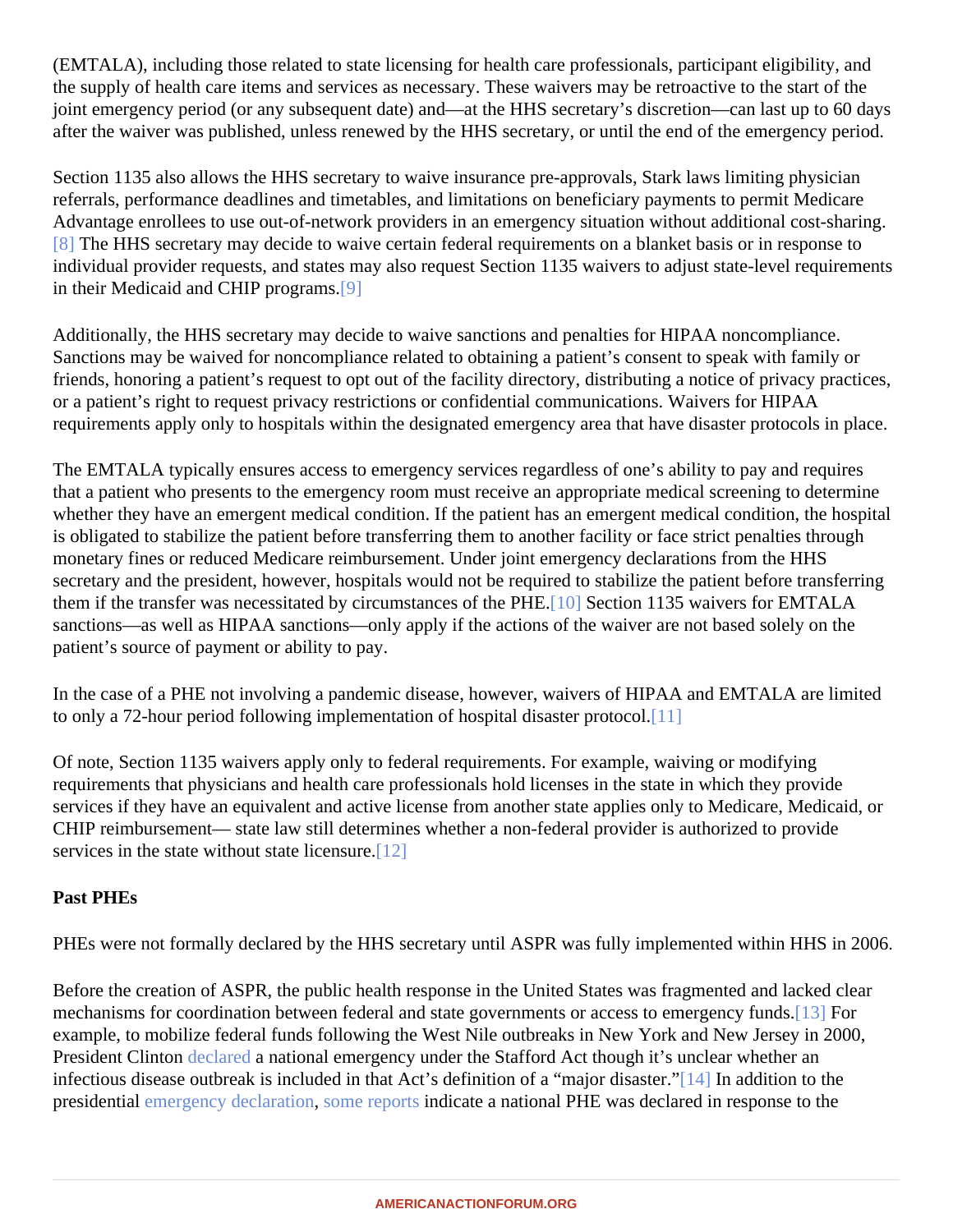<span id="page-4-0"></span>September 11, 2001, attacks in New York City, though there is limited information available about this PHE declaration and it is not included in ASPR<sub>essord</sub> of all previous PHE declarations and renewals.

Following the September 11 terrorist attacks and subsequent anthrax threats in 2001, Congress created the Department of Homeland Security (DHS) as the focal point for "natural and manmade crises and emergency planning," and granted new authorities to HHS and the CDC through the Public Health Security and Bioterrorism Preparedness and Response Act of [200](#page-7-0)2 There were still widespread coordination ures in the public health response coordinated by the DHS after Hurricane Katrina in 2005, however, which subsequently led to the andemic and All-Hazards Preparedness A2006. The act created ASPR within HHS to move away from the "all-hazards" emergency response previously coordinated through the DHS. Sing the transition, ASPR has become the central coordinator of federal emergency public health response and specifically helps provide funding and technical assistance to states when needed.

## State PHE Declarations

The HHS secretary can declare PHEs following weather-related events or natural disasters that result in significant health risk for the affected and surrounding areas. Such declarations by HHS under Section 319 of the PHSA are separate from, and may apply alongside, emergency declarations from the state governor or a local health official. For weather-related emergencies in the past, the secretary has declared a PHE in the sta in which the disaster happened, and sometimes in affected surrounding states. Since 2005, the HHS secretar has declared a PHE in one or more states following roughly 30 separate weather events, including hurricanes, tornadoes, flooding, and wildfires.  $6$ 

## National PHE Declarations

Since 2005, the HHS secretary has declared four national PHEs, three of which were for infectious disease outbreaks. Two of the national PHEs—for the H1N1 Flu Outbreak (April 2009–June 2010) and the Zika Virus Outbreak (August 2016–July 2017)— lasted roughly one year each, while the other two—for the opioid crisis (first declared in October 2017) and the COVID-19 pandemic (first declared in January 2020)—are ongoing.

# Ongoing PHEs

#### Opioid Crisis

Before 2017, PHEs were traditionally declared in response to natural disasters resulting in public health risk o infectious disease outbreaks requiring emergency response. On October 26, 2017, however, the acting HHS secretary declared the opioid crisis a national PHE to underscore the urgency of the response, reduce administrative burdens for providers, and increase support for state and local governments. According to HHS officials at the time, the decision to declare the opioid crisis a PHE was based on increasing rates of opioidrelated overdose deaths, especially related to synthetic opioids such as fentanyl, and an increase in emergen department visits due to opioid overdo[ses.](#page-7-0) Subsequent decisions to renew the PHE declaration were based on sustained increases.

Since declaring this PHE, the HHS secretary has mainly relied on three authorities granted under Section 319 the PHSA to address the opioid crisis. The secretary waived requirements in the Paperwork Reduction Act, allowing HHS to quickly assess prescribing trends for medication and inquire about any barriers to prescribing by bypassing review by the Office of Management and Budget. Additionally, as authorized by Section 319 of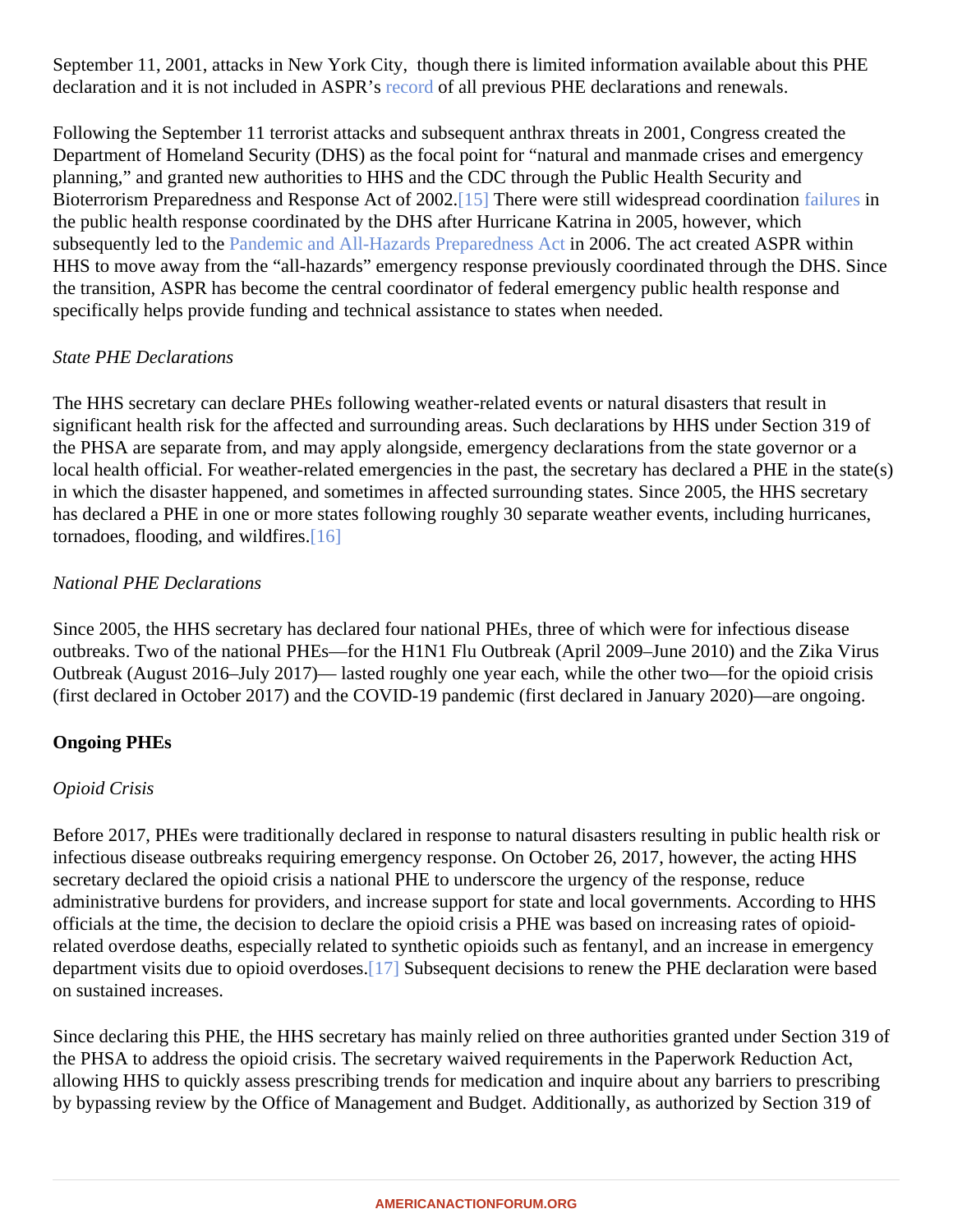<span id="page-5-0"></span>the PHSA, the secretary expedited support for research on opioid use disorder and development of treatment launching the Helping to End Addiction Long-term Initiative within the National Institutes of Health in April 2018<sup>[18]</sup> Further, the secretary waived the public notice period typically required for the approval of Medicaid demonstration projects to speed up implementation of projects related to substance use disorder (SUD) treatment in two states-buisiana an[d New Hampshir](�� h t t p s : / / w w w . m e d i c a i d . g o v / M e d i c a i d - C H I P - P r o g r a m - I n f o r m a t i o n / B y - T o p i c s / W a i v e r s / 1 1 1 5 / d o w n l o a d s / n h / n h - s u d - t r e a t m e n t - r e c o v e r y - a c c e s s - f s . p d f)e

The PHE declaration for the opioid crisis is ongoing; it has been renewed 17 times since the initial declaration, most recently on January 3, 2022. The opioid PHE will reach the five-year mark this fall, raising questions about its overall efficacy.

#### COVID-19 Pandemic

The first case of COVID-19 was identified in the United States on January 18, 2020, and on January 31, 2020, the HHS secretary eclared a PHE retroactive to January 27, 2020, as a result of rising cases. Subsequently, or March13, 2020, the president issued simultaneous gency declaration ander the National Emergencies Act and the Stafford Act as a result of the severity and magnitude of the pandemic. The PHE declaration for COV 19 is still in place and was most recently ended until April 15, 2022. Given that in January 2021 the HHS [promised](�� h t t p s : / / a s p r . h h s . g o v / l e g a l / P H E / P a g e s / L e t t e r - t o - G o v e r n o r s - o n - t h e - C O V I D - 1 9 - R e s p o n s e . a s p x) to provide a 60-day notice prior to lifting the declaration—which would have been required by February 15 but was not issued—the declaration is likely to be extended until at least July 2022.

Together, the PHE and national emergency declarations provide broad authority to the HHS secretary to waive various reporting requirements and federal regulations to reduce barriers to care and help hospitals and healt care facilities manage patient surges. Many of the authorities granted under Section 319 of the PHSA have be leveraged in response to the COVID-19 PHE; the most pronounced changes have affected telehealth flexibility and program requirements for Medicaid, CHIP, and Medicare. In March 2020, the Centers for Medicare and Medicaid Services (CMS\$ suechundreds of blanket Section 1135 waivers for Medicare provisions and a variety of regulatory changes made outside of the notice-and-comment rulemaking process as allowed by the PHE[.\[19\]](#page-7-0) These waivers affect a vast range of requirements, including the number of residents allowed per room in long-term care facilities, onsite nurse visits required for home health aides, the delivery of dialysis treatment at a certified facility, and many more. CMS has also issued blanket Medicare waivers to relax requirements on practitioner locations and Stark [200]s.

For Medicaid and CHIP provisions, states submitted their own Section 1135 waiver applications to CMS. All 5 states and the District of Columbia have Section 1135 waivers in place for certain provider qualifications and enrollment requirements in Medicaid and CHIP, including allowing out-of-state providers with equivalent licensing to deliver care and postponing deadlines for revalidation of providers. Additionally, a majority of states have waivers in place that suspend prior authorization requirements or pre-admission screening for lor term services and suppo $[25]$ 

In response to a PHE or disaster declaration, states are allowed to temporarily revise various eligibility, enrollment, and cost-sharing provisions in their Medicaid and CHIP state plans through Medicaid Disaster Relief State Plan Amendments (SPAs) or CHIP SPAs for those living in disaste 2and das esponse to the COVID-19 PHE, many states elected to use such powers. The flexibilities last until the end of the PHE and span a variety of changes, including suspending cost-sharing for COVID-19-related testing and treatments, lifting restrictions on prior authorizations and emergency ambulance services, and increasing payment rates for nur facilities and SUD treatment facilitie<sup>83</sup>]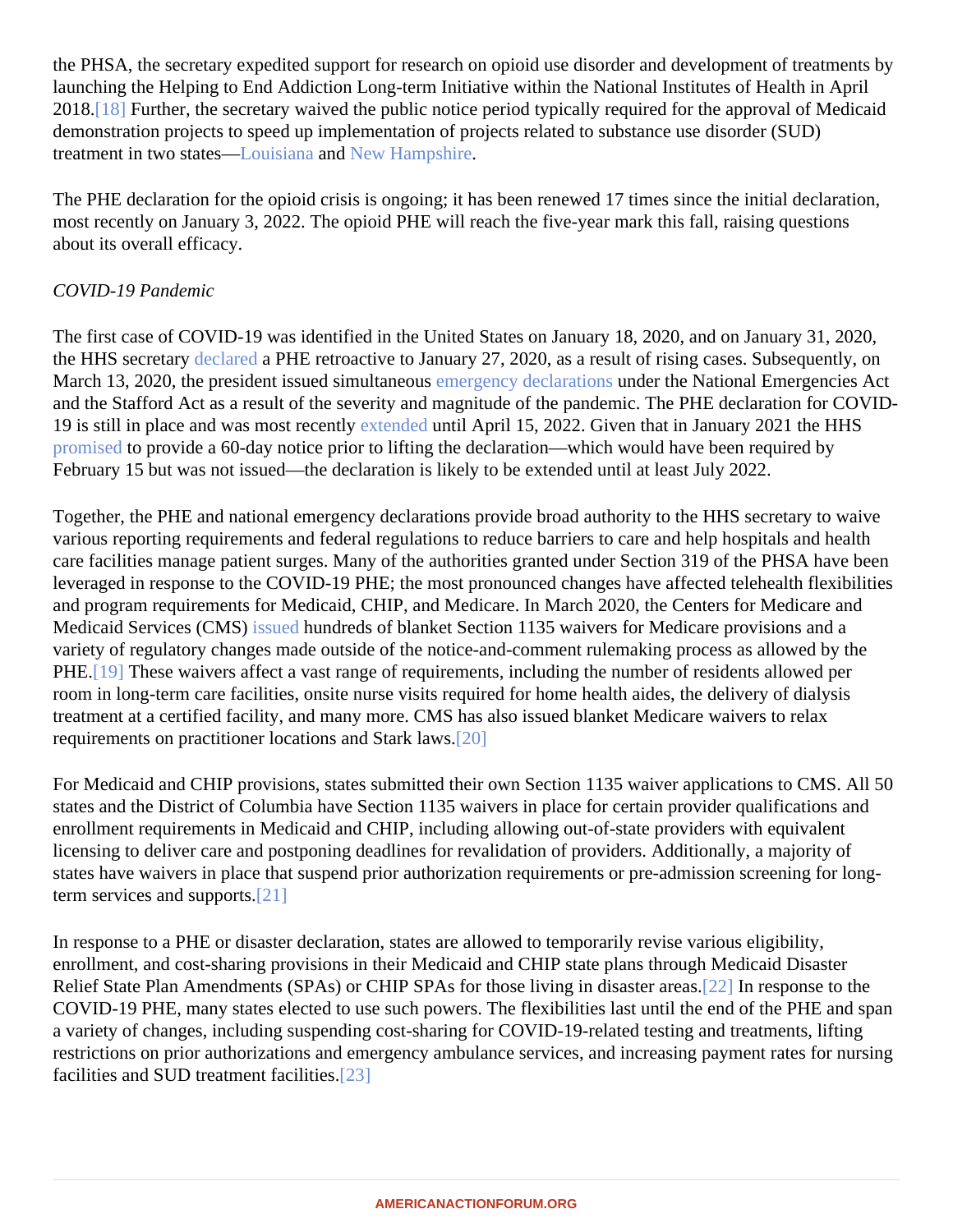<span id="page-6-0"></span>Regarding changes to Medicaid and CHIP eligibility, Congress also required states to suspend eligibility determinations for the duration of the PHE in order to receive the fersion the federal share of Medicaid costs provided in the Families First Coronavirus Respons<sup>24</sup> Multibout states' ability to remove ineligiblebeneficiaries from Medicaid, overall enrollment numbers soblet exercent from February 2020 to September 2021, meaning Medicaid now covers nearly a quarter of the U.S. population. Following the end of the PHE declaration, states may begin disenrolling ineligible beneficiaries at the start of the subsequent month and will have 12 months to initiate all renewals and outstanding eligibility determinations for Medicaid and CHIP beneficiaries and two additional months to complete the p[roces](#page-8-0)s.

Following the initial PHE declaration, HHS also made several changes to Medicare's telehealth policies for the duration of the PHE, building on the Section 1135 waiver authorities granted through the joint emergency declarations. The changes include reimbursing providers for virtual visits at the same rate as in-person visits, waiving the requirement that the patient and provider must have a pre-existing relationship prior to a telehealt visit, allowing patients to receive virtual care from their homes rather than a designated site, and waiving penalties for HIPAA violations to allow calls over free technologies such as FaceTime o[r Sky](#page-8-0)pe. note, the Coronavirus Preparedness and Response Supplemental Appropriations Act in 2020 amended Section 11 of the SSA to permit Section 1135 telehealth waivers when only a PHE declaration is in place, without the nee for a concurrent presidential emergency declar[ation](#page-8-0). While many of the COVID-19-related changes to telemedicine were widely used and increased access to care throughout the p[andemic,](�� h t t p s : / / w w w . a m e r i c a n a c t i o n f o r u m . o r g / w e e k l y - c h e c k u p / t e l e h e a l t h - p o l i c y - a f t e r - t h e - p a n d e m i c /) remain about the value of telehealth compared to in-person care, and thus the payment parity between such visits, and priv concerns about permanently waiving HIPAA protections.

Many of these flexibilities expire with the PHE, leading lawmakers to request temporary extensions. Senators Cortez Masto and Young introduced bipartisan slation to extend most Medicare telehealth flexibilities for two years following the end of the PHE, as well as require the Medicare Payment Advisory Commission (MedPAC) to conduct studies regarding the utilization, cost, and value of telehealth. The omnibus [spe](�� h t t p s : / / r u l e s . h o u s e . g o v / s i t e s / d e m o c r a t s . r u l e s . h o u s e . g o v / f i l e s / B I L L S - 1 1 7 H R 2 4 7 1 S A - R C P - 1 1 7 - 3 5 . p d f)nding that recently passed in March 2022, however, included this MedPAC study requirement, but extended Medicarely telehealth flexibilities for five months following the end of the PHE. Some pshave called for additional COVID-19-related waivers and flexibilities to be made permanent and others have used the pending expiration of the PHE as an opportunity to protect tended Affordable Care Act Marketplace subsidies.

Now,more than two years after the initial PHE declaration $V/D-19$  cases have leveled off following the rapidspread of the Omicron variant, nearly percent of the U.S. population above the age of five is fully vaccinated, and a largertion of the population has recovered from at least one COVID infection. In February of this year, 70 Republican members of Congress w[rote a](�� h t t p s : / / r e p u b l i c a n s - e n e r g y c o m m e r c e . h o u s e . g o v / w p - c o n t e n t / u p l o a d s / 2 0 2 2 / 0 2 / 2 0 2 2 . 0 2 . 0 7 - P H E - L e t t e r . p d f) requesting an unwinding of pandemic policies, including surviving vaccine mandates, citing widespread access to vaccines and effective treatments and natural immunity. Unwinding such policies, however, will be a lengthy process; doing so will first require an inventory of all the intertwined regulatory actions and emergency measures enacted during the PHE, as well as identification of measures that could become permanent, such as certain telehealth flexibilities. The longer su flexibilities remain in place, and the longer people rely on what were supposed to be "temporary" flexibilities, theharder they will be to eventually undo. At this point, there is still broad reement about ending the COVID-19 PHE, though the decision ultimately lies with the HHS secretary.

[\[1\]](#page-0-0) [https://docs.legis.wisconsin.gov/statutes/statutes/32](�� h t t p s : / / d o c s . l e g i s . w i s c o n s i n . g o v / s t a t u t e s / s t a t u t e s / 3 2 3 . p d f)3.pdf

[\[2\]](#page-0-0) [https://www.nejm.org/doi/full/10.1056/NEJMp14061](�� h t t p s : / / w w w . n e j m . o r g / d o i / f u l l / 1 0 . 1 0 5 6 / N E J M p 1 4 0 6 1 6 7)67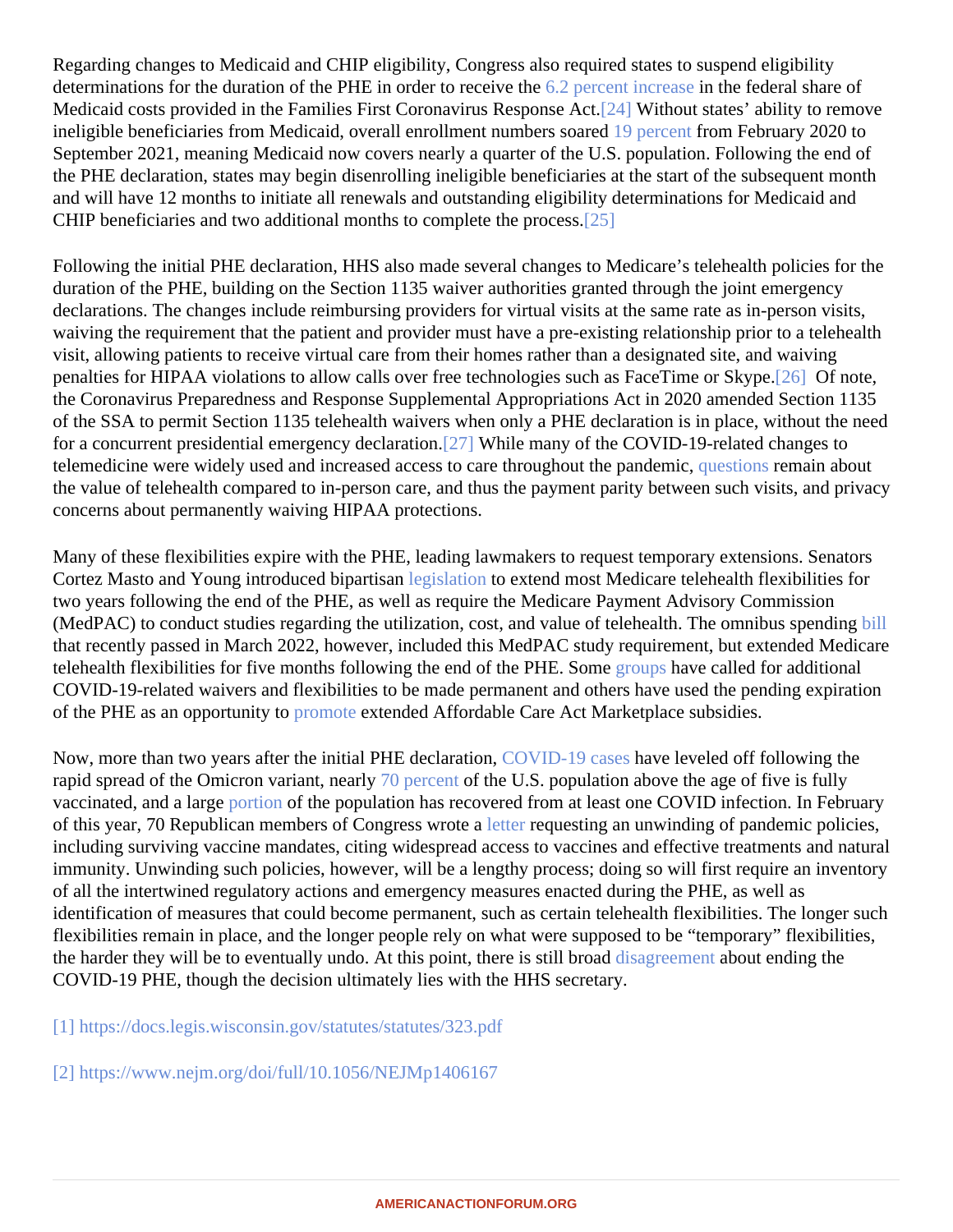- <span id="page-7-0"></span>[\[3\]](#page-1-0) [https://www.phe.gov/Preparedness/legal/Pages/phedeclaratio](�� h t t p s : / / w w w . p h e . g o v / P r e p a r e d n e s s / l e g a l / P a g e s / p h e d e c l a r a t i o n . a s p x)n.aspx
- [\[4\]](#page-1-0) [https://www.phe.gov/Preparedness/legal/Pages/phedeclaration.aspx?ftag=MSF](�� h t t p s : / / w w w . p h e . g o v / P r e p a r e d n e s s / l e g a l / P a g e s / p h e d e c l a r a t i o n . a s p x ? f t a g = M S F 0 9 5 1 a 1 8)0951a18
- [\[5\]](#page-2-0) [https://www.phe.gov/Preparedness/planning/authority/Pages/eu](�� h t t p s : / / w w w . p h e . g o v / P r e p a r e d n e s s / p l a n n i n g / a u t h o r i t y / P a g e s / e u a . a s p x)a.aspx
- [\[6\]](#page-2-0) [https://www.phe.gov/Preparedness/planning/authority/Pages/eu](�� h t t p s : / / w w w . p h e . g o v / P r e p a r e d n e s s / p l a n n i n g / a u t h o r i t y / P a g e s / e u a . a s p x)a.aspx
- [\[7\]](#page-2-0) [https://sgp.fas.org/crs/misc/RL33579.](�� h t t p s : / / s g p . f a s . o r g / c r s / m i s c / R L 3 3 5 7 9 . p d f)pdf
- [\[8\]](#page-3-0) [https://www.phe.gov/Preparedness/legal/Pages/1135-waiver](�� h t t p s : / / w w w . p h e . g o v / P r e p a r e d n e s s / l e g a l / P a g e s / 1 1 3 5 - w a i v e r s . a s p x)s.aspx
- [\[9\]](#page-3-0) [https://www.macpac.gov/subtopic/section-1135-waiv](�� h t t p s : / / w w w . m a c p a c . g o v / s u b t o p i c / s e c t i o n - 1 1 3 5 - w a i v e r s /)ers/
- [\[10\]](#page-3-0) [https://www.ncbi.nlm.nih.gov/books/NBK53979](�� h t t p s : / / w w w . n c b i . n l m . n i h . g o v / b o o k s / N B K 5 3 9 7 9 8 /)8/
- [\[11\]](#page-3-0) [https://www.phe.gov/Preparedness/support/secauthority/Pages/default.as](�� h t t p s : / / w w w . p h e . g o v / P r e p a r e d n e s s / s u p p o r t / s e c a u t h o r i t y / P a g e s / d e f a u l t . a s p x # j o i n t)px#joint

[\[12\]](#page-3-0) [https://www.cms.gov/Medicare/Provider-Enrollment-a](�� h t t p s : / / w w w . c m s . g o v / M e d i c a r e / P r o v i d e r - E n r o l l m e n t - a n d - C e r t i f i c a t i o n / S u r v e y C e r t E m e r g P r e p / D o w n l o a d s / 1 1 3 5 - W a i v e r s - A t - A - G l a n c e . p d f)nd-[Certification/SurveyCertEmergPrep/Downloads/1135-Waivers-At-A-Glanc](�� h t t p s : / / w w w . c m s . g o v / M e d i c a r e / P r o v i d e r - E n r o l l m e n t - a n d - C e r t i f i c a t i o n / S u r v e y C e r t E m e r g P r e p / D o w n l o a d s / 1 1 3 5 - W a i v e r s - A t - A - G l a n c e . p d f)e.pdf

- [\[13\]](#page-3-0) [https://www.ncbi.nlm.nih.gov/pmc/articles/PMC5594396/#b](�� h t t p s : / / w w w . n c b i . n l m . n i h . g o v / p m c / a r t i c l e s / P M C 5 5 9 4 3 9 6 / # b i b 4)ib4
- [\[14\]](#page-3-0) [https://sgp.fas.org/crs/misc/RL34724.](�� h t t p s : / / s g p . f a s . o r g / c r s / m i s c / R L 3 4 7 2 4 . p d f)pdf
- [\[15\]](#page-4-0) [https://www.energy.gov/sites/default/files/2014/03/f12/PL107-188](�� h t t p s : / / w w w . e n e r g y . g o v / s i t e s / d e f a u l t / f i l e s / 2 0 1 4 / 0 3 / f 1 2 / P L 1 0 7 - 1 8 8 . p d f).pdf
- [\[16\]](#page-4-0) [https://www.phe.gov/emergency/news/healthactions/phe/Pages/defau](�� h t t p s : / / w w w . p h e . g o v / e m e r g e n c y / n e w s / h e a l t h a c t i o n s / p h e / P a g e s / d e f a u l t . a s p x)lt.aspx
- [\[17\]](#page-4-0) [https://www.gao.gov/products/gao-18-6](�� h t t p s : / / w w w . g a o . g o v / p r o d u c t s / g a o - 1 8 - 6 8 5 r)85r
- [\[18\]](#page-5-0) [https://www.gao.gov/products/gao-18-6](�� h t t p s : / / w w w . g a o . g o v / p r o d u c t s / g a o - 1 8 - 6 8 5 r)85r
- [\[19\]](#page-5-0) [https://www.commonwealthfund.org/blog/2021/ongoing-regulatory-changes-medicare-response-](�� h t t p s : / / w w w . c o m m o n w e a l t h f u n d . o r g / b l o g / 2 0 2 1 / o n g o i n g - r e g u l a t o r y - c h a n g e s - m e d i c a r e - r e s p o n s e - c o v i d - 1 9)covid-19
- [\[20\]](#page-5-0) [https://www.cms.gov/files/document/covid19-emergency-declaration-health-care-providers-fact-s](�� h t t p s : / / w w w . c m s . g o v / f i l e s / d o c u m e n t / c o v i d 1 9 - e m e r g e n c y - d e c l a r a t i o n - h e a l t h - c a r e - p r o v i d e r s - f a c t - s h e e t . p d f)heet.pdf

[\[21\]](#page-5-0) [https://www.kff.org/coronavirus-covid-19/issue-brief/medicaid-emergency-authority-tracker-app](�� h t t p s : / / w w w . k f f . o r g / c o r o n a v i r u s - c o v i d - 1 9 / i s s u e - b r i e f / m e d i c a i d - e m e r g e n c y - a u t h o r i t y - t r a c k e r - a p p r o v e d - s t a t e - a c t i o n s - t o - a d d r e s s - c o v i d - 1 9 /)roved[state-actions-to-address-covid-](�� h t t p s : / / w w w . k f f . o r g / c o r o n a v i r u s - c o v i d - 1 9 / i s s u e - b r i e f / m e d i c a i d - e m e r g e n c y - a u t h o r i t y - t r a c k e r - a p p r o v e d - s t a t e - a c t i o n s - t o - a d d r e s s - c o v i d - 1 9 /)19/

- [\[22\]](#page-5-0) [https://www.macpac.gov/publication/medicaids-role-in-disasters-and-public-health-emerg](�� h t t p s : / / w w w . m a c p a c . g o v / p u b l i c a t i o n / m e d i c a i d s - r o l e - i n - d i s a s t e r s - a n d - p u b l i c - h e a l t h - e m e r g e n c i e s /)encies/
- [\[23\]](#page-5-0) [https://www.macpac.gov/subtopic/disaster-relief-state-plan-amendm](�� h t t p s : / / w w w . m a c p a c . g o v / s u b t o p i c / d i s a s t e r - r e l i e f - s t a t e - p l a n - a m e n d m e n t s /)ents/